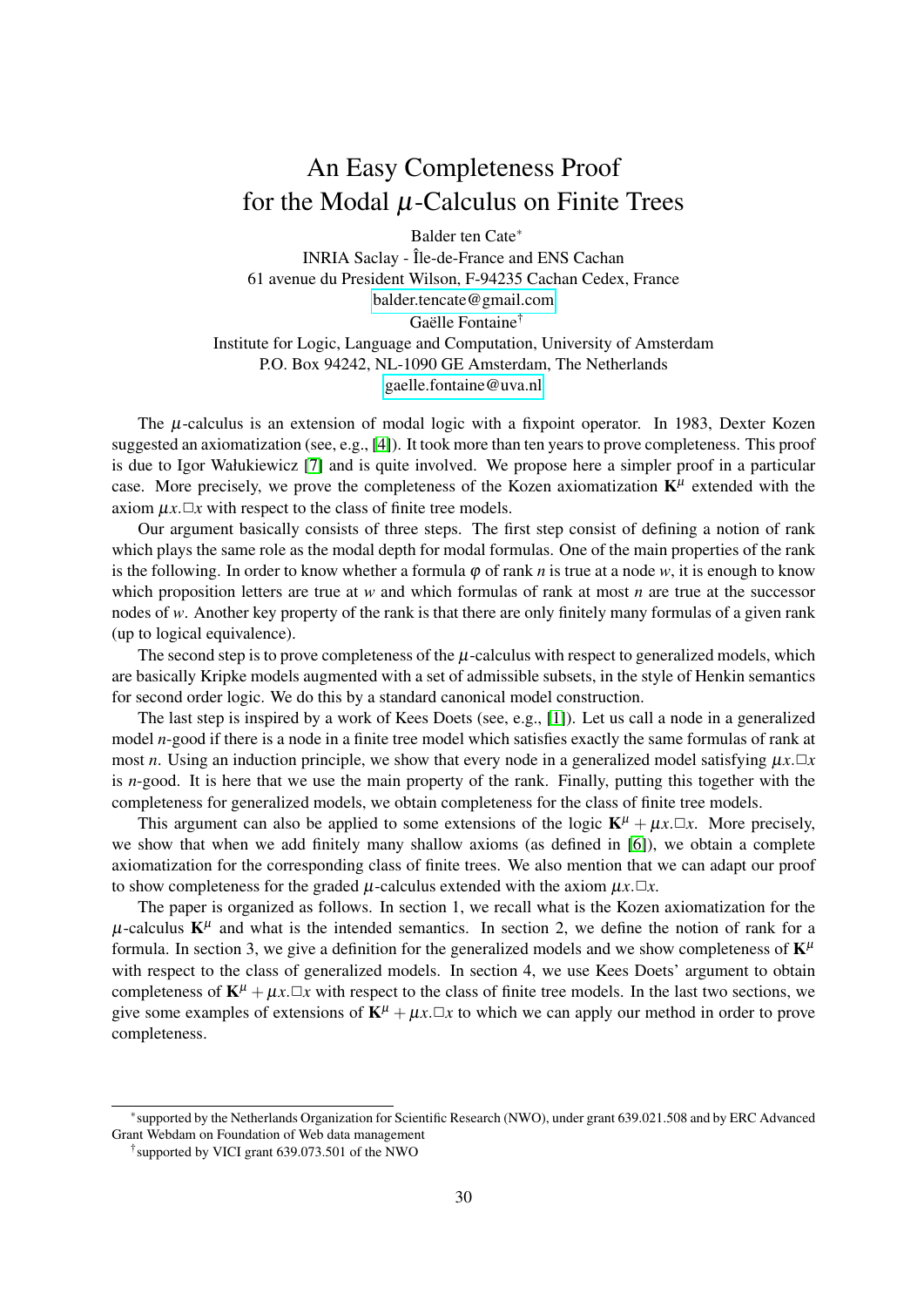# 1 Syntax, Semantics and Axiomatization

We introduce the language and the Kripke semantics for the  $\mu$ -calculus. We also recall the axiomatization given by Dexter Kozen.

**Definition 1.1.** The  $\mu$ -formulas over a set *Prop* of proposition letters are given by

$$
\varphi \ ::= \ \top \ | \ p \ | \ x \ | \ \varphi \vee \varphi \ | \ \neg \varphi \ | \ \Diamond \varphi \ | \ \mu x. \varphi,
$$

where *p* ranges over the set *Prop* and *x* ranges over the set *Var* of variables. In  $\mu x.\varphi$ , we require that the variable *x* appears only under an even number of negations in  $\varphi$ . We will assume that *Var* is infinite.

As usual, we let  $\phi \wedge \psi$ ,  $\Box \phi$  and  $\nu x.\phi$  be abbreviations for  $\neg(\neg \phi \vee \neg \psi)$ ,  $\neg \Diamond \neg \phi$  and  $\neg \mu x.\neg[\neg x/x]$ .

The notions of *subformula*, *bound variable*, *free variable* and *substitution* are defined in the usual way. If  $\varphi$  and  $\psi$  are  $\mu$ -formulas and if *p* is a proposition letter, we denote by  $\varphi[\psi/p]$  the formula obtained by replacing in  $\varphi$  each occurrence of *p* by  $\psi$ . Similarly, if *x* is a variable, we define  $\varphi[\psi/x]$ .

A µ*-sentence* is a formula in which all the variables are bound.

<span id="page-1-0"></span>Definition 1.2. A *Kripke frame* is a pair (*W*,*R*), where *W* is a set and *R* a binary relation on *W*. A *Kripke model* is a triple  $(W, R, V)$  where  $(W, R)$  is a Kripke frame and  $V : Prop \rightarrow \mathcal{P}(W)$  a valuation. If  $(w, v)$ belongs to *R*, we say that *w* is a *predecessor* of *v* and *v* is a *successor* of *w*.

Given a formula  $\varphi$ , a Kripke model  $\mathcal{M} = (W, R, V)$  and an assignment  $\tau : Var \to \mathcal{P}(W)$ , we define a subset  $[\![\varphi]\!]_{\mathcal{M},\tau}$  that is interpreted as the set of points at which  $\varphi$  is true. The subset is defined by induction in the usual way. We only recall that

$$
[\![\mu x.\varphi ]\!]_{\mathscr{M},\tau} = \bigcap \{U \subseteq W : [\![\varphi ]\!]_{\mathscr{M},\tau[x:=U]} \subseteq U \},
$$

where  $\tau[x := U]$  is the assignment  $\tau'$  such that  $\tau'(x) = U$  and  $\tau'(y) = \tau(y)$ , for all  $y \neq x$ . Observe that the set  $[\![\mu x.\varphi]\!]_{\mathscr{M},\tau}$  is the least fixpoint of the map  $\varphi_x : \mathscr{P}(W) \to \mathscr{P}(W)$  defined by  $\varphi_x(U) := [\![\varphi]\!]_{\mathscr{M},\tau[x:=U]},$ for all  $U \subseteq W$ .

If  $w \in [\![\varphi]\!]_{\mathscr{M},\tau}$ , we write  $\mathscr{M}, w \Vdash_{\tau} \varphi$  and we say that  $\varphi$  is *true* at w under the assignment  $\tau$ . If  $\varphi$  is a sentence, we simply write  $\mathcal{M}, w \Vdash \varphi$ .

A formula  $\varphi$  is *true* in *M* under an assignment  $\tau$  if for all  $w \in W$ , we have *M*,  $w \Vdash_{\tau} \varphi$ . In this case, we write  $\mathcal{M} \Vdash_{\tau} \varphi$ . A set  $\Phi$  of formulas is *true* in a model  $\mathcal{M}$  under an assignment  $\tau$ , notation:  $\mathcal{M} \Vdash_{\tau} \Phi$ , if for all  $\varphi$  in  $\Phi$ ,  $\varphi$  is true in  $\mathcal M$  under  $\tau$ .

Finally, if  $(W, R)$  is a Kripke frame and for all valuations *V* and all assignments  $\tau$ ,  $\varphi$  is true in  $(W, R, V)$  under the assignment  $\tau$ , we say that  $\varphi$  is *valid* in  $(W, R)$  and we write  $(W, R) \Vdash \varphi$ .

**Definition 1.3.** The axiomatization of the Kozen system  $K^{\mu}$  consists of the following axioms and rules

| propositional tautologies,                                                                  |                   |
|---------------------------------------------------------------------------------------------|-------------------|
| If $\vdash \varphi \rightarrow \psi$ and $\vdash \varphi$ , then $\vdash \psi$              | (Modus ponens),   |
| If $\vdash \varphi$ , then $\vdash \varphi[p/\psi]$                                         | (Substitution),   |
| $\vdash \Box(p \rightarrow q) \rightarrow (\Box p \rightarrow \Box q)$                      | $(K$ -axiom),     |
| If $\vdash \varphi$ , then $\vdash \Box \varphi$                                            | (Necessitation),  |
| $\vdash \varphi[x/\mu x.\varphi] \rightarrow \mu x.\varphi$                                 | (Fixpoint axiom), |
| If $\vdash \varphi[x/\psi] \rightarrow \psi$ , then $\vdash \mu x.\varphi \rightarrow \psi$ | (Fixpoint rule),  |

where *x* is not a bound variable of  $\varphi$  and no free variable of  $\psi$  is bound in  $\varphi$ .

**Definition 1.4.** If  $\Phi$  is a set of  $\mu$ -formulas, we write  $K^{\mu} + \Phi$  for the smallest set of formulas which contains both  $K^{\mu}$  and  $\Phi$  and is closed for the Modus Ponens, Substitution, Necessitation and Fixpoint rules.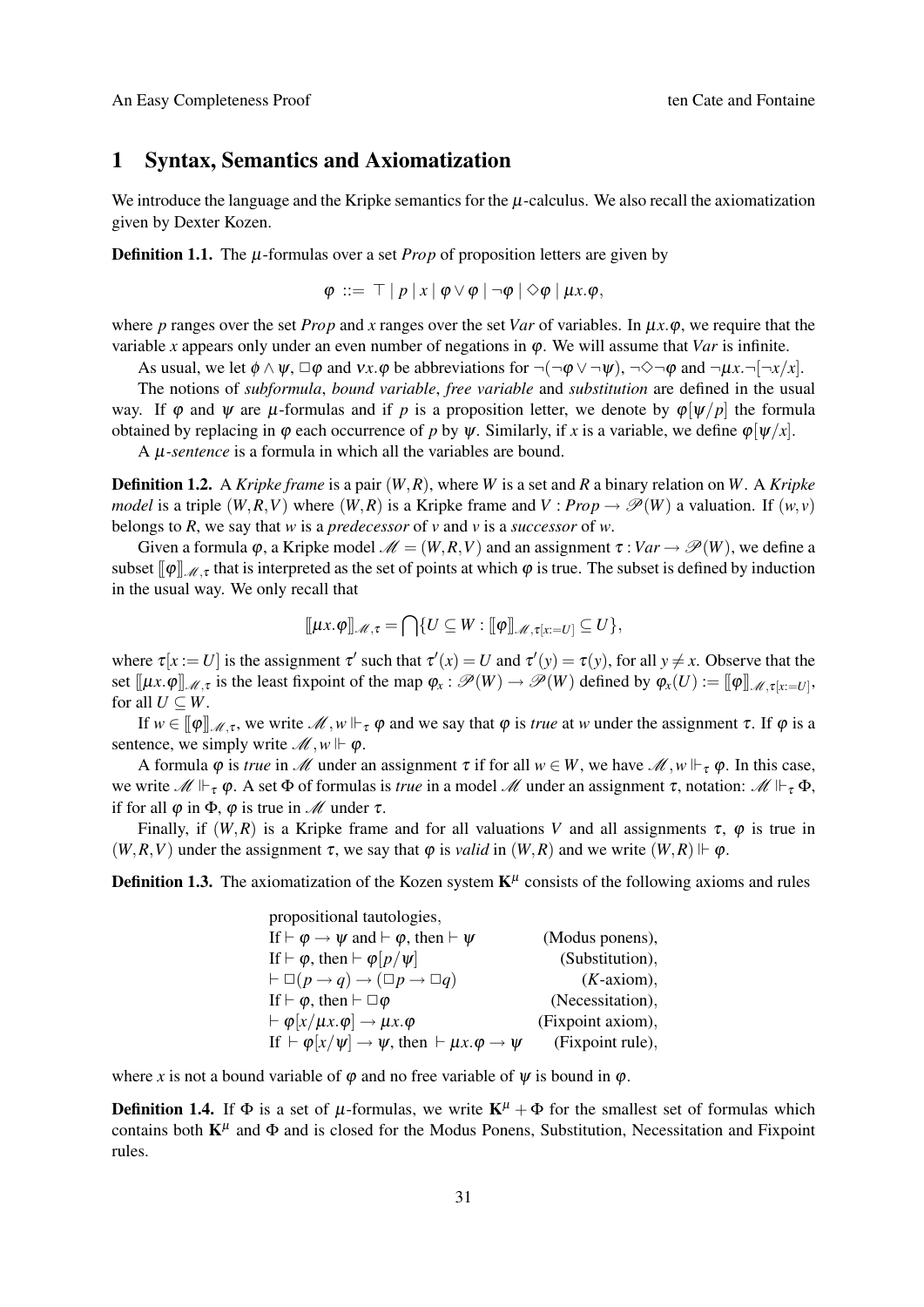**Definition 1.5.** Let  $(W, R)$  be a Kripke frame. A point *r* in *W* is a *root* if for all *w* in *W*, there is a sequence  $w_0, \ldots, w_n$  such that  $w_0 = r$ ,  $w_n = w$  and  $(w_i, w_{i+1})$  belongs to *R*, for all  $i \in \{0, \ldots, n-1\}$ .

The frame (*W*,*R*) is a *tree* if it has a root, every point distinct from the root has a unique predecessor and there is no sequence  $w_0, \ldots, w_{n+1}$  in W such that  $w_{n+1} = w_0$  and  $(w_i, w_{i+1})$  belongs to R, for all  $i \in \{0, \ldots, n\}$ . The frame  $(W, R)$  is a *finite tree* if it is a tree and *W* is finite.

Finally, a *finite tree Kripke model* is a Kripke model (*W*,*R*,*V*) such that (*W*,*R*) is a finite tree.

<span id="page-2-1"></span>**Fact 1.6.** Let  $\mathcal{M} = (W, R, V)$  be a Kripke model. The formula  $\mu x \Box x$  is true at a point w in  $\mathcal{M}$  iff there *is no infinite sequence*  $w_0, w_1, \ldots$  *in* W such that  $w_0 = w$  and  $(w_i, w_{i+1})$  belongs to R, for all  $i \in \mathbb{N}$ .

*In particular, the formula*  $\mu x.\Box x$  *is true in* M *iff there is no infinite sequence*  $w_0, w_1, \ldots$  *such that*  $(w_i, w_{i+1})$  *belongs to R, for all i*  $\in \mathbb{N}$ *. That is, iff M is conversely well-founded.* 

We prove the completeness of the logic  $K^{\mu} + \mu x \cdot \Box x$  with respect to the class of finite tree Kripke models. That is, a formula  $\varphi$  is provable in  $\mathbf{K}^{\mu} + \mu x \cdot \Box x$  iff it is valid in any finite tree Kripke model. Note that this result can be easily derived from the completeness result proved by Igor Wałukiewicz in [\[7\]](#page-8-1).

### 2 Rank of a Formula

The goal of this section is to come up with a definition of rank that would be the analogue of the depth of a modal formula. For modal logic, it is not hard to see that the truth of an arbitrary formula  $\varphi$  at some world *w* only depends of the truth of the proposition letters at *w* and of the truth of formulas ψ at the successors of *w*, where the depth of  $\psi$  is at most the depth of  $\varphi$ . In our proof, we will need something similar for the  $\mu$ -calculus.

The most natural idea would be to look at the nesting depth of modal and fixpoint operators. However, this definition does not have the required properties. The notion of rank that we develop in this section is in fact related to the closure of a formula, which has been introduced by Dexter Kozen in [\[4\]](#page-8-0).

**Definition 2.1.** The *closure Cl*( $\varphi$ ) of a formula  $\varphi$  is the smallest set of formulas such that

 $\varphi \in Cl(\varphi),$ if  $\Diamond \psi \in Cl(\varphi)$ , then  $\psi \in Cl(\varphi)$ , if  $\neg \psi \in Cl(\varphi)$ , then  $\psi \in Cl(\varphi)$ , if  $\mu x.\psi \in Cl(\varphi)$ , then  $\psi[x/\mu x.\psi] \in Cl(\varphi)$ . if  $\psi \lor \chi \in Cl(\varphi)$ , then both  $\psi, \chi \in Cl(\varphi)$ ,

It is also proved in [\[4\]](#page-8-0) that the closure  $Cl(\varphi)$  of a formula  $\varphi$  is finite. In order to define the rank, we also need to recall the notion of the depth of a formula.

**Definition 2.2.** The *depth*  $d(\varphi)$  of a formula  $\varphi$  is defined by induction as follows

$$
d(\top) = d(p) = d(x) = 0,
$$
  
\n
$$
d(\varphi \lor \psi) = \max\{d(\varphi), d(\psi)\},
$$
  
\n
$$
d(\neg \varphi) = d(\varphi),
$$
  
\n
$$
d(\Diamond \varphi) = d(\mu x. \varphi) = d(\varphi) + 1.
$$

**Definition 2.3.** The *rank* of a formula  $\varphi$  is defined as follows

$$
rank(\varphi) = max\{d(\psi) | \psi \in Cl(\varphi)\}.
$$

<span id="page-2-0"></span>Remark that since  $Cl(\varphi)$  is finite, *rank*( $\varphi$ ) is always a natural number. All we will use later are the following properties of the rank.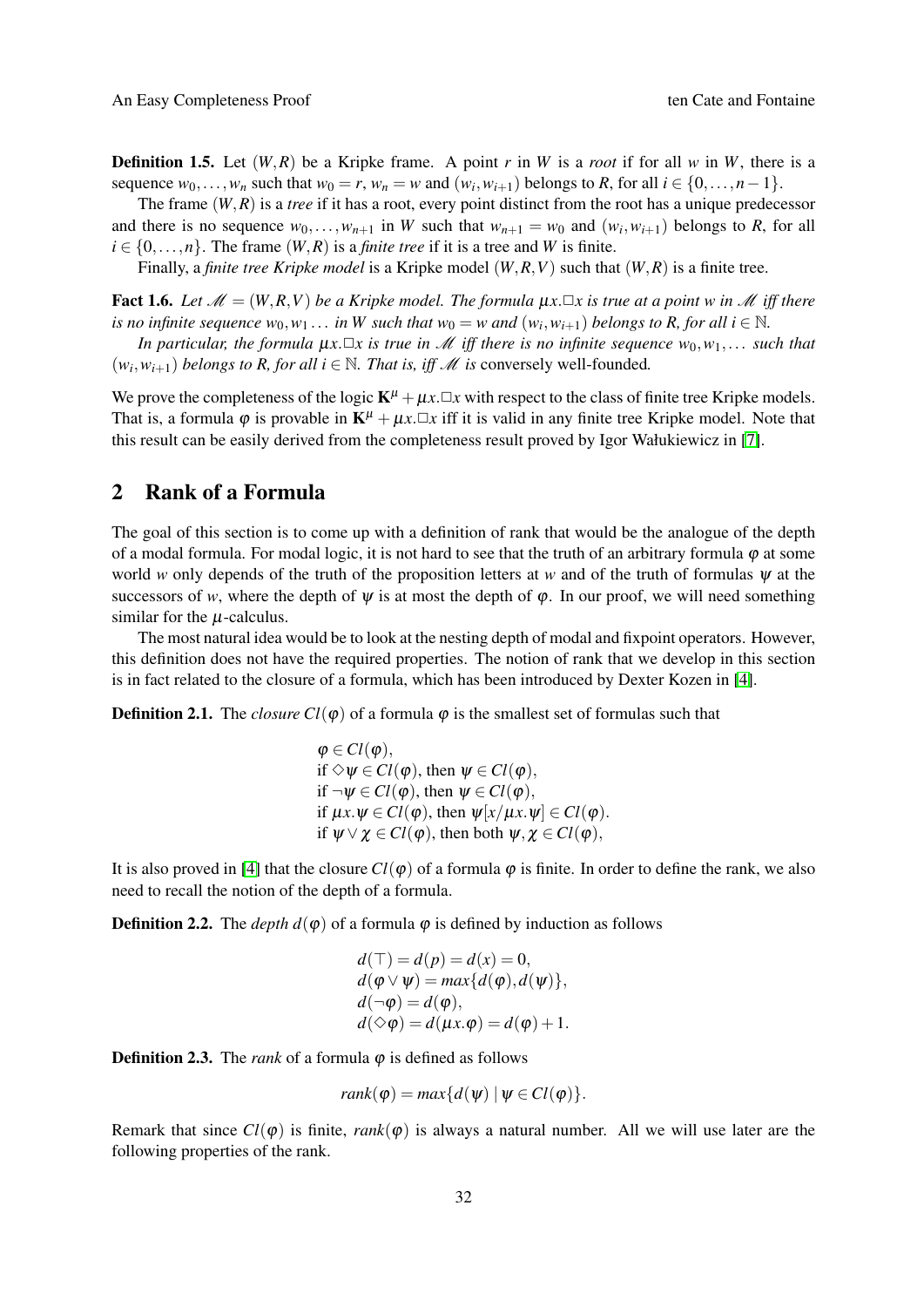Proposition 2.4. *If the set Prop of proposition letters is finite, then for all natural numbers k, there are only finitely many sentences of rank k (up to logical equivalence).*

*Proof.* Fix a natural number *k*. Note first that if  $rank(\varphi) = k$ , then in particular,  $d(\varphi) \leq k$ . Hence, it is enough to show that there only finitely many sentences of depth below *k* (up to logical equivalence). If  $d(\varphi) \leq k$ , we may assume that the only variables occurring in  $\varphi$  are some  $x_1, \ldots, x_k$ . It is routine to prove by induction on *l* that there are finitely many formulas of depth *l* with variables  $x_1, \ldots, x_k$ .  $\Box$ 

<span id="page-3-0"></span>Proposition 2.5. *The rank is closed under boolean combination. That is, for any n, a boolean combination of formulas of rank at most n is a formula of rank at most n.*

<span id="page-3-1"></span>Proposition 2.6. *Every formula* ϕ *is provably equivalent to a boolean combination of proposition letters and formulas of the form*  $\Diamond \psi$ *, with rank*( $\psi$ )  $\leq$  *rank*( $\phi$ )*.* 

*Proof.* Recall that a formula is guarded if every bound variable is in the scope of a modal operator. It can be shown that every formula is provably equivalent to a guarded formula. Therefore, let  $\varphi$  be a guarded formula. We define a map *G* by induction as follows:

$$
G(\top) = \top,
$$
  
\n
$$
G(p) = p, \text{ if } p \text{ is a free variable of } \varphi,
$$
  
\n
$$
G(\neg \psi) = \neg G(\psi),
$$
  
\n
$$
G(\psi \lor \psi') = G(\psi) \lor G(\psi'),
$$
  
\n
$$
G(\diamond \psi) = \diamond \psi,
$$
  
\n
$$
G(\mu x.\psi) = G(\psi[x/\mu x.\psi]).
$$

Note that *G* is not defined for a bound variable *x* of  $\varphi$ . Using the fact that  $\varphi$  is guarded, one can show that the computation of  $G(\varphi)$  is well-defined and does terminate. It is not hard to see that  $G(\varphi)$  is equivalent to  $\varphi$ . Remark now that if  $\psi$  belongs to  $Cl(\varphi)$ , then  $Cl(\psi)$  is a subset of  $Cl(\varphi)$ . It follows that  $G(\varphi)$  is a boolean combination of proposition letters and formulas of the form  $\Diamond \psi$ , with  $rank(\psi) \leq rank(\varphi)$ .  $\Box$ 

# 3 Completeness for Generalized Models

We introduce generalized models which are the analogue for the  $\mu$ -calculus of the general models for second order logic. We prove completeness of  $K^{\mu}$  with respect to the class of generalized models.

**Definition 3.1.** Consider a quadruple  $\mathcal{M} = (W, R, V, A)$  where  $(W, R)$  is a Kripke frame, A is a subset of  $\mathcal{P}(W)$  and  $V: Prop \rightarrow \mathbb{A}$  a valuation. A set which belongs to  $\mathbb{A}$  is called *admissible*.

We define the truth of a formula  $\varphi$  under an assignment  $\tau : Var \to \mathbb{A}$  by induction. Remark that all the clauses are the same as usual, except the one defining the truth of  $\mu x.\varphi$ . Normally, we define the set  $[\mu x.\varphi]_{\mathcal{M},\tau}$  as the least pre-fixpoint of the map  $\varphi_x$  (see Definition [1.2\)](#page-1-0). But here, we define it as the intersection of all the pre-fixpoints of  $\varphi_x$ , that are admissible.

$$
\begin{aligned}\n\llbracket \top \rrbracket \mathcal{M}, \tau &= W, \\
\llbracket p \rrbracket \mathcal{M}, \tau &= V(p), \\
\llbracket x \rrbracket \mathcal{M}, \tau &= \tau(x), \\
\llbracket \neg \varphi \rrbracket \mathcal{M}, \tau &= W \setminus \llbracket \varphi \rrbracket \mathcal{M}, \tau, \\
\llbracket \varphi \vee \psi \rrbracket \mathcal{M}, \tau &= \llbracket \varphi \rrbracket \mathcal{M}, \tau \cup \llbracket \psi \rrbracket \mathcal{M}, \tau, \\
\llbracket \Diamond \varphi \rrbracket \mathcal{M}, \tau &= \{ w \in W : \exists v \in W \text{ s.t. } wRv \text{ and } v \in \llbracket \varphi \rrbracket \mathcal{M}, \tau \}, \\
\llbracket \mu x. \varphi \rrbracket \mathcal{M}, \tau &= \bigcap \{ U \in \mathbb{A} : \llbracket \varphi \rrbracket \mathcal{M}, \tau_{[x:=U]} \subseteq U \},\n\end{aligned}
$$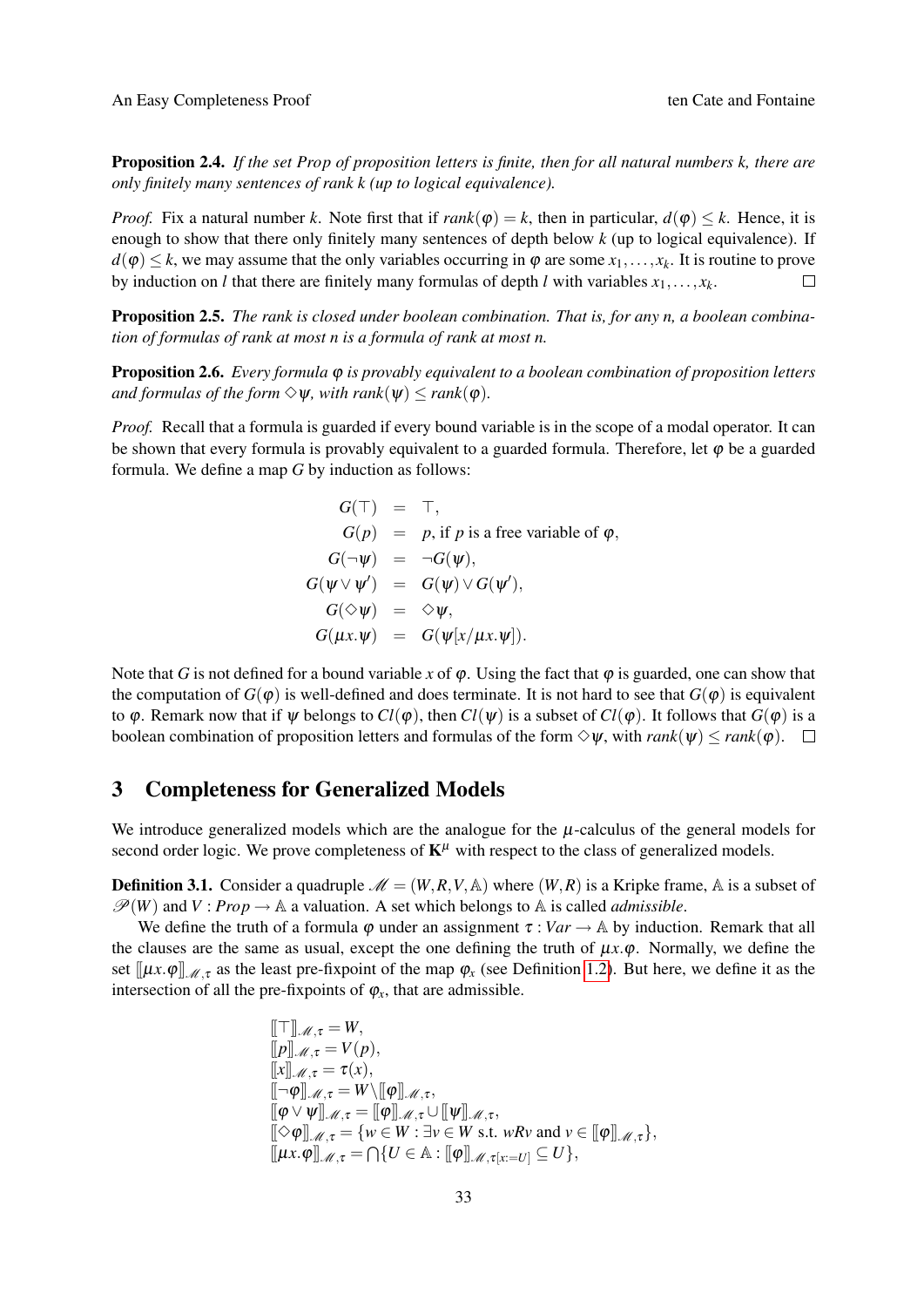where  $\tau[x := U]$  is the assignment  $\tau'$  such that  $\tau'(x) = U$  and  $\tau(y) = \tau(y)$ , for all  $y \neq x$ . If  $w \in [\![\varphi]\!]_{\mathcal{M}, \tau}$ , we write  $\mathcal{M}, w \Vdash_{\tau} \varphi$  and we say that  $\varphi$  is *true* at *w* under the assignment  $\tau$ . If  $\varphi$  is a sentence, we simply write  $\mathcal{M}, w \Vdash \varphi$ . A formula  $\varphi$  is *true* in  $\mathcal{M}$  under an assignment  $\tau$  if for all  $w \in W$ , we have  $\mathcal{M}, w \Vdash_{\tau} \varphi$ . In this case, we write  $\mathscr{M} \Vdash_{\tau} \varphi$ .

The quadruple  $\mathcal{M} = (W, R, V, A)$  is a *generalized model* if for all formulas  $\varphi$  and all assignments  $\tau : Var \to \mathbb{A}$ , the set  $[\![\varphi]\!]_{\mathcal{M},\tau}$  belongs to A. A triple  $\mathcal{F} = (W,R,\mathcal{A})$  is a *generalized frame* if for every valuation *V* : *Prop*  $\rightarrow$  A, the quadruple  $(W, R, V, A)$  is a generalized model.

If  $\mathcal{F} = (W, R, \mathcal{A})$  is a generalized frame, we call  $(W, R)$  the *underlying Kripke frame* of  $\mathcal{F}$ . A formula  $\varphi$  is *valid* in a generalized frame  $\mathscr{F} = (W, R, \mathscr{A})$ , notation:  $\mathscr{F} \Vdash \varphi$ , if for all valuations V: *Prop*  $\rightarrow$  A and all assignments  $\tau : Var \rightarrow A$ , the formula  $\varphi$  is true in  $(W, R, V, A)$  under the assignment  $\tau$ .

Remark that any Kripke model  $M = (W, R, V)$  can be seen as the generalized model  $M' = (W, R, V, \mathcal{P}(W))$ . It follows easily from our definition that for all formulas  $\varphi$  and all points  $w \in W$ ,

$$
M,w\Vdash\varphi\quad\text{iff}\quad M',w\Vdash\varphi.
$$

<span id="page-4-0"></span>**Theorem 3.2.**  $K^{\mu}$  is complete with respect to the class of generalized models. That is, for any formula  $\varphi$ ,  $\vdash_{\mathbf{K}^{\mu}} \varphi$  *iff for any generalized model M, M*  $\Vdash \varphi$ .

*Proof.* The argument is similar to the modal case and uses a variant of the standard canonical model construction (see, e.g.g, [\[5\]](#page-7-2)).  $\Box$ 

#### 4 Completeness for Finite Tree Models

In the style of Kees Doets [\[1\]](#page-7-0), we prove completeness of  $\mathbf{K}^{\mu} + \mu x \cdot \Box x$  with respect to the class of finite tree Kripke models. The argument is as follows. First, we say that a point *w* in a generalized model is *n*-good if there is a point *v* in a finite tree Kripke model such that no formula of rank at most *n* can distinguish *w* from *v*. Next, we show that "being *n*-good" is a property that can be expressed by a formula  $\gamma_n$  of rank at most *n*. Afterwards, we prove that each point (in a generalized model) satisfying  $\mu x \cdot \Box x$ , is *n*-good. Finally, using completeness for generalized models, we obtain completeness of  $\mathbf{K}^{\mu} + \mu x \cdot \Box x$ with respect to the class of finite tree Kripke models.

In this section, we will assume that the set *Prop* of proposition letters is finite. Often we write "finite tree" instead of "finite tree Kripke model".

<span id="page-4-1"></span>**Definition 4.1.** Fix a natural number *n*. Let M and M' be two generalized models. A world  $w \in M$  is *rank n-indistinguishable* to a world  $w' \in \mathcal{M}'$  if for all formulas  $\varphi$  of rank at most *n*, we have

$$
\mathscr{M},w \Vdash \varphi \quad \text{iff} \quad \mathscr{M}',w' \Vdash \varphi.
$$

In case this happens, we write  $(M, w) \sim_n (M', w')$ . Finally, we say that  $w \in M$  is *n-good* if there exists a finite tree N and some  $v \in \mathcal{N}$  such that  $(\mathcal{M}, w) \sim_n (\mathcal{N}, v)$ .

**Definition 4.2.** Let *n* be a natural number and let  $\Phi_n$  be the set of formulas of rank at most *n*. For any generalized model M and any  $w \in M$ , we define the *n-type*  $\theta_n(w)$  as the set of formulas in  $\Phi_n$  which are true at *w*.

Remark that by Proposition [2.4,](#page-2-0) Φ*<sup>n</sup>* is finite (up to logical equivalence) and in particular, there are only finitely many distinct *n*-types.

<span id="page-4-2"></span>Lemma 4.3. *Let n be a natural number. There exists a formula* γ*<sup>n</sup> of rank n such that for any generalized model*  $M$  *and any*  $w \in M$ *, we have* 

$$
\mathscr{M}, w \Vdash \gamma_n \quad \text{iff} \quad (\mathscr{M}, w) \text{ is } n\text{-good}.
$$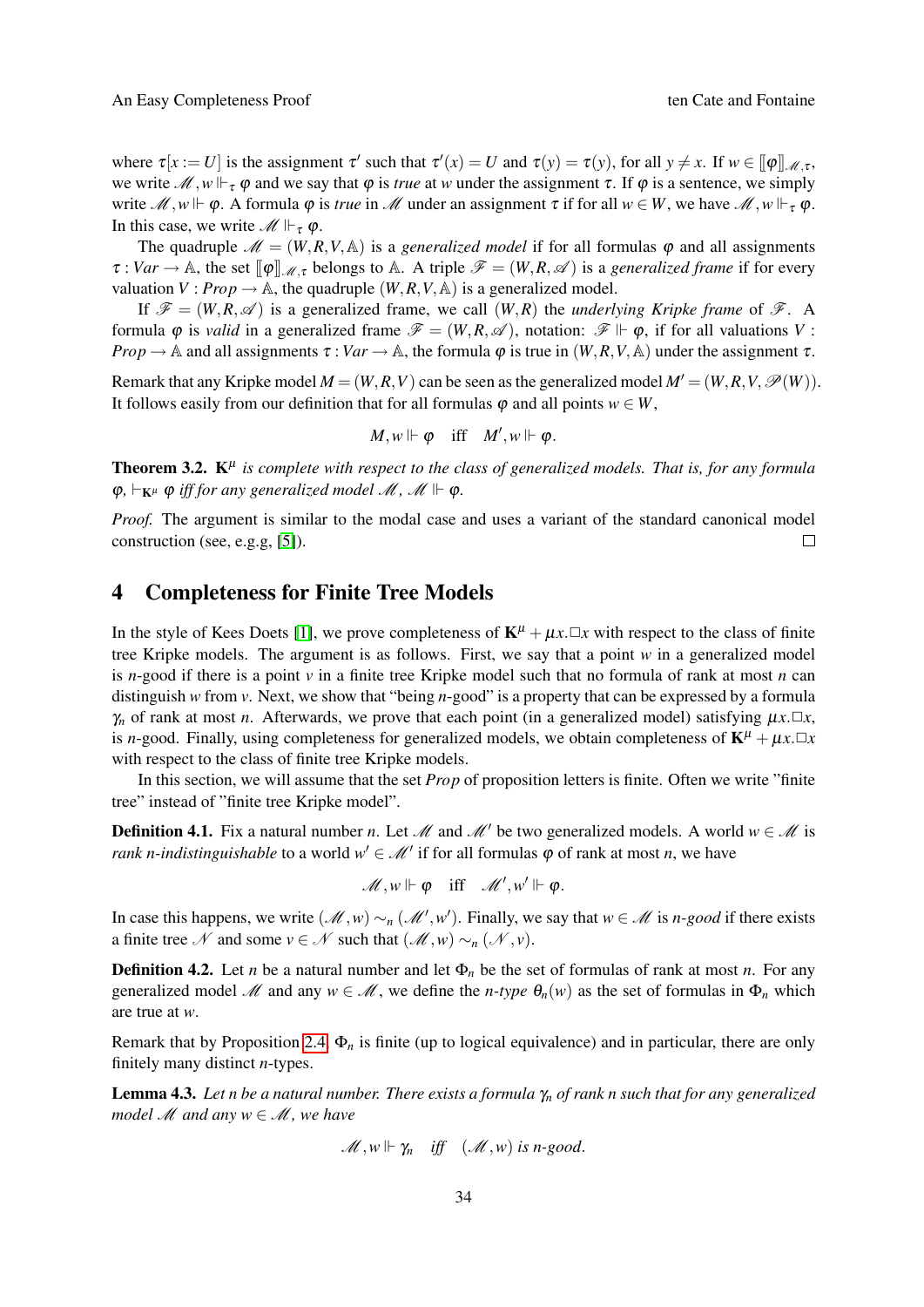*Proof.* Let *n* be a natural number and let  $\gamma_n$  be the formula defined by

$$
\gamma_n = \bigvee \{ \bigwedge \theta_n(w) \mid w \text{ is } n\text{-good} \},
$$

where *w* a point in a generalized model *M* and  $\wedge \theta_n(w)$  is shorthand for  $\wedge {\varphi : \varphi \in \theta_n(w)}$ . Note that since there are only finitely many distinct *n*-types, the formula  $\gamma_n$  is well-defined. Moreover, from Proposition [2.5,](#page-3-0) it follows that the rank of γ*<sup>n</sup>* is *n*.

It remains to check that γ*<sup>n</sup>* has the required properties. It is immediate to see that if a point *w* in a generalized model is *n*-good, then  $\gamma_n$  is true at *w*. For the other direction, assume that  $\gamma_n$  is true at a point w in a generalized model M. Therefore, there is a point w' in a generalized model M' such that w' is *n*-good and  $\theta_n(w')$  is true at *w*. Since *w*<sup>'</sup> is *n*-good, there is a point *v* in a model  $N$  such that *w*<sup>'</sup> and *v* are rank *n*-indistinguishable. Using the fact that *w* and  $w'$  have the same *n*-type, we obtain that *w* and *v* are also rank *n*-indistinguishable. That is, *w* is *n*-good.  $\Box$ 

<span id="page-5-0"></span>**Lemma 4.4.** *For all natural numbers n,*  $\vdash_{\mathbf{K}^{\mu}} \Box \gamma_n \rightarrow \gamma_n$ *.* 

*Proof.* Let *n* be a natural number. By Theorem [3.2,](#page-4-0) it is enough to show that the formula  $\Box \gamma_n \to \gamma_n$ is valid in all generalized models. Let  $\mathcal{M}$  be a generalized model and let  $w \in \mathcal{M}$ . We have to show  $\mathcal{M}, w \Vdash \Box \gamma_n \to \gamma_n$ . So suppose  $\mathcal{M}, w \Vdash \Box \gamma_n$ . If *w* is a reflexive point, we immediately obtain  $\mathcal{M}, w \Vdash \gamma_n$ and this finishes the proof. Assume now that *w* is irreflexive. We have to prove that  $(\mathcal{M}, w)$  is *n*-good. That is, we have to find a finite tree N and some  $v \in M$  such that  $(M, w) \sim_n (N, v)$ .

Now for any successor *u* of *w*, we have  $\mathcal{M}, u \Vdash \gamma_n$ . Therefore,  $(\mathcal{M}, u)$  is *n*-good and there exists a finite tree  $\mathcal{M}_u = (W_u, R_u, V_u)$  and some  $w_u \in W_u$  such that  $(\mathcal{M}, u) \sim_n (\mathcal{M}_u, w_u)$ . Without loss of generality, we may assume that  $w_u$  is the root of  $\mathcal{M}_u$ .

The idea is now to look at the disjoint union of these models and to add a root *v* (that would be rank *n*-indistinguishable from *w*). However, this new model might not be a finite tree (*w* might have infinitely many successors). The solution is to restrict ourselves to finitely many successors of *w*. More precisely, for each *n*-type, we pick at most one successor of *w*.

So let  $U$  be a set of successors of  $w$  such that for any successor  $u$  of  $w$ , there is exactly one point  $u'$  of *U* satisfying  $\theta_n(u) = \theta_n(u')$ . Remark that since there are only finitely many distinct *n*-types, *U* is finite. Let  $\mathcal{N} = (W, R, V)$  be the model defined by

$$
W = \{v\} \cup \biguplus \{W_u : u \in U\},
$$
  
\n
$$
R = \{(v, w_u) : u \in U\} \cup \bigcup \{R_u : u \in U\},
$$
  
\n
$$
V(p) = \begin{cases} \{v\} \cup \bigcup \{V_u(p) : u \in U\} & \text{if } \mathcal{M}, w \Vdash p, \\ \bigcup \{V_u(p) : u \in U\} & \text{otherwise,} \end{cases}
$$

for all proposition letters  $p$ . Since  $U$  is finite,  $\mathcal N$  is a finite tree. Thus, it is enough to check that for any formula  $\varphi$  of rank at most *n*, we have

$$
\mathscr{M},w\Vdash\varphi\quad\text{iff}\quad\mathscr{N},v\Vdash\varphi.
$$

By Proposition [2.6,](#page-3-1)  $\varphi$  is provably equivalent to a boolean combination of proposition letters and formulas of the form  $\Diamond \psi$ , where *rank*( $\psi$ ) is at most *n*. Thus, it is enough to show that *w* and *v* satisfy exactly the same proposition letters and the same formulas  $\Diamond \psi$  with *rank*( $\psi$ )  $\leq n$ .

By definition of *V*, it is immediate that *w* and *v* satisfy the same proposition letters. Now let  $\psi$  be a formula of rank at most *n*. We have to show that

$$
\mathscr{M},w\Vdash \Diamond\psi\quad\text{iff}\quad\mathscr{N},v\Vdash \Diamond\psi.
$$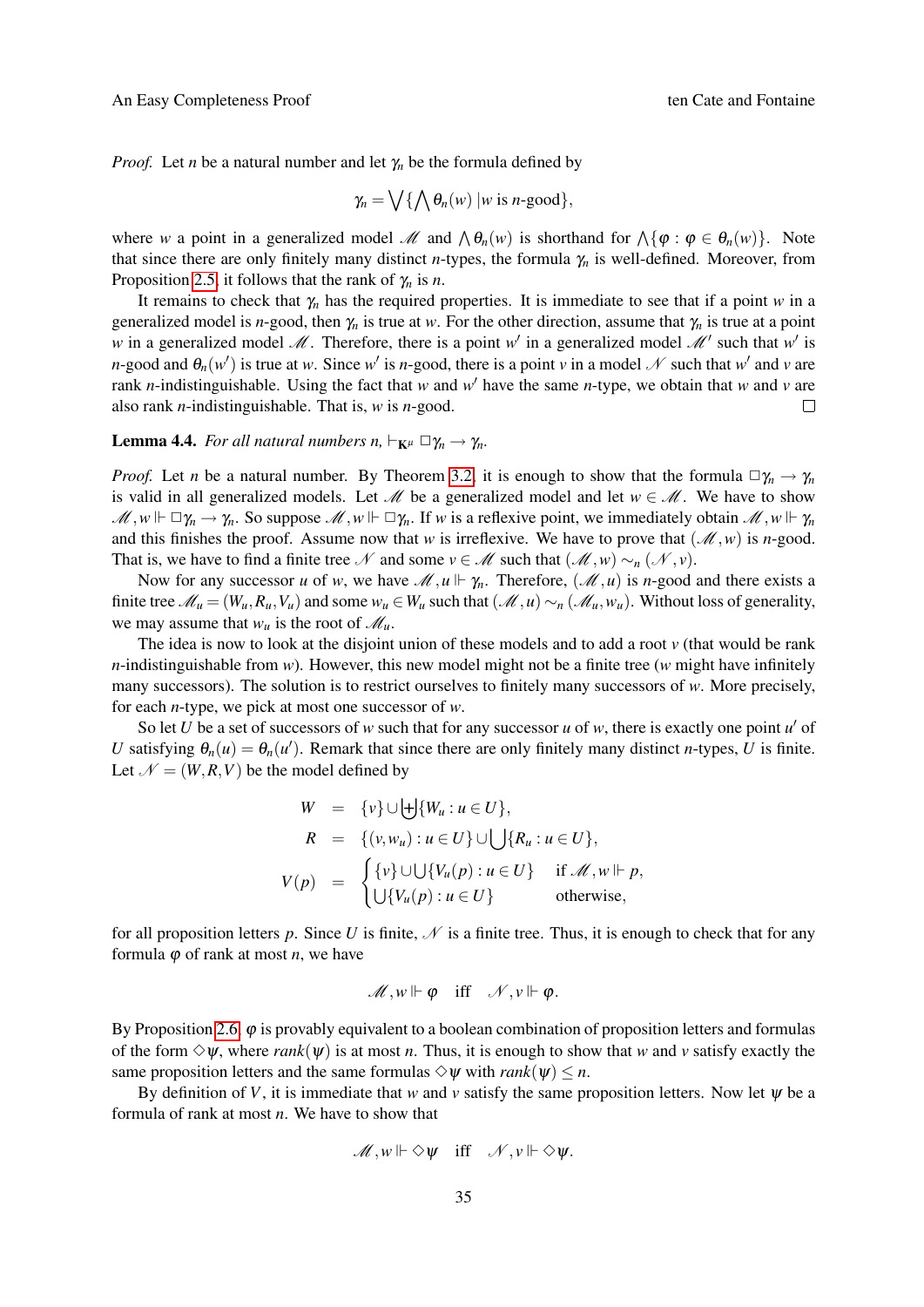For the direction from left to right, suppose that  $\mathcal{M}, w \Vdash \Diamond \psi$ . Thus, there exists a successor *u* of *w* such that  $\mathcal{M}, u \Vdash \psi$ . By definition of *U*, there is  $u' \in U$  such that  $(\mathcal{M}, u) \sim_n (\mathcal{M}, u')$ . Thus,  $(\mathcal{M}, u) \sim_n \mathcal{M}$  $(\mathcal{M}_{u'}, w_{u'})$  and in particular,  $\mathcal{M}_{u'}, w_{u'} \Vdash \psi$ . By definition of *R*, it follows that  $\mathcal{N}, v \Vdash \Diamond \psi$ . The direction from right to left is similar.  $\Box$ 

<span id="page-6-0"></span>**Proposition 4.5.** *For all natural numbers n,*  $\vdash_{\mathbf{K}^{\mu}} \mu x.\Box x \rightarrow \gamma_n$ *.* 

*Proof.* By Lemma [4.4,](#page-5-0) we know that  $\Box \gamma_n \to \gamma_n$  is provable in  $\mathbf{K}^{\mu}$ . By the Fixpoint rule, we obtain that  $\mu x. \Box x \rightarrow \gamma_n$  is provable in  $\mathbf{K}^{\mu}$ .  $\Box$ 

<span id="page-6-1"></span>**Theorem 4.6.**  $K^{\mu} + \mu x \cdot \Box x$  is complete with respect to the class of finite tree Kripke models.

*Proof.* For any finite tree  $\mathcal{M}$ , we have  $\mathcal{M} \Vdash \mathbf{K}^{\mu}$  and  $\mathcal{M} \Vdash \mu \times \square \times$ . Thus, it is sufficient to show that if  $\varphi$ is not provable in  $K^{\mu} + \mu x \Box x$ , there exists a finite tree *N* such that  $N \nvdash \varphi$ . Let  $\varphi$  be such a formula. In particular,  $\nvdash_{\mathbf{K}^{\mu}} \mu x.\Box x \rightarrow \varphi$ . By Theorem [3.2,](#page-4-0) we have  $\mathcal{M}, w \nvDash \mu x.\Box x \rightarrow \varphi$ , for some generalized model  $M$  and some  $w \in M$ .

Let *n* be the rank of  $\varphi$ . By Theorem [3.2](#page-4-0) and Proposition [4.5,](#page-6-0) we get that  $\mathcal{M}, w \Vdash \mu x. \Box x \rightarrow \gamma_n$ . Since  $M, w \Vdash \mu x. \Box x$ , it follows that  $M, w \Vdash \gamma_n$ . Therefore, there exists a finite tree N and some  $v \in N$  such that  $(\mathcal{M}, w) \sim_n (\mathcal{N}, v)$ . Since  $\mathcal{M}, w \nvDash \varphi$ , we have  $\mathcal{N}, v \nvDash \varphi$ .  $\Box$ 

As mentioned before, this result also follows from the completeness of  $K^{\mu}$  showed by Igor Wałukiewicz in [\[7\]](#page-8-1). We briefly explain how to derive Theorem [4.6](#page-6-1) from the completeness of  $K^{\mu}$ . Recall that in [7], Igor Walukiewicz showed that a sentence  $\varphi$  is provable in  $\mathbf{K}^{\mu}$  iff it is valid in all trees.

Suppose that a sentence  $\varphi$  is not provable in  $\mathbf{K}^{\mu} + \mu x \cdot \Box x$ . In particular, the formula  $\mu x \cdot \Box x \rightarrow \varphi$  is not provable in  $K^{\mu}$ . It follows from the completeness of  $K^{\mu}$  that there is a model  $\mathscr{M} = (W, R, V)$  and a point *w* in *W* such that  $(W, R)$  is a tree and  $\mu x \Box x \rightarrow \varphi$  is not true at *w*. We may assume that *w* is the root of (*W*,*R*).

Since  $\mu x \Box x$  is true at *w* and since *w* is the root, it follows from Fact [1.6](#page-2-1) that the tree  $(W, R)$  is conversely well-founded. Let *n* be the rank of  $\varphi$ . Now, if a point  $\nu$  in *W* has more than one successor of a given *n*-type θ, we can pick one successor of *n*-type θ and delete all the other successors of *n*-type θ. This would not modify the fact that  $\varphi$  is not true at *w*. By doing this operation inductively and using the fact that  $(W, R)$  is well-founded, we can prove that the tree  $(W, R)$  may be assumed to be finite. Therefore, there is a finite tree  $(W, R)$  in which  $\varphi$  is not valid.

# 5 Adding Shallow Axioms to  $K^{\mu} + \mu x \cdot \Box x$

By slightly modifying our method, it is also possible to prove that the logic obtained by adding the axiom  $\Diamond p \rightarrow \Box p$  to  $\mathbf{K}^{\mu} + \mu x \cdot \Box x$  is complete with respect to the class of finite strings (recall that a string is a tree such that every point has at most one successor).

We do not provide the details of the proof but it consists in two parts. First, we show that if we construct a canonical generalized model for this logic, then the underlying Kripke frame satisfies the axiom  $\Diamond p \rightarrow \Box p$ . Second, we modify the definition of being *n*-good by requiring in Definition [4.1](#page-4-1) that the model  $N$  is a finite string. Then we prove that the lemmas [4.3](#page-4-2) and [4.4](#page-5-0) still holds for this new definition.

<span id="page-6-2"></span>**Theorem 5.1.** *The logic*  $\mathbf{K}^{\mu} + \mu x \cdot \Box x + (\Diamond p \rightarrow \Box p)$  *is complete with respect to the class of finite strings.* 

We remark that this theorem follows from a result by Roope Kaivola (see, e.g., [\[3\]](#page-8-2)). But the proof proposed here is simpler.

More generally, we can also show that when we extend the logic  $K^{\mu} + \mu x \Box x$  with axioms that are shallow (defined below), we obtain complete axiomatizations for the corresponding class of finite trees.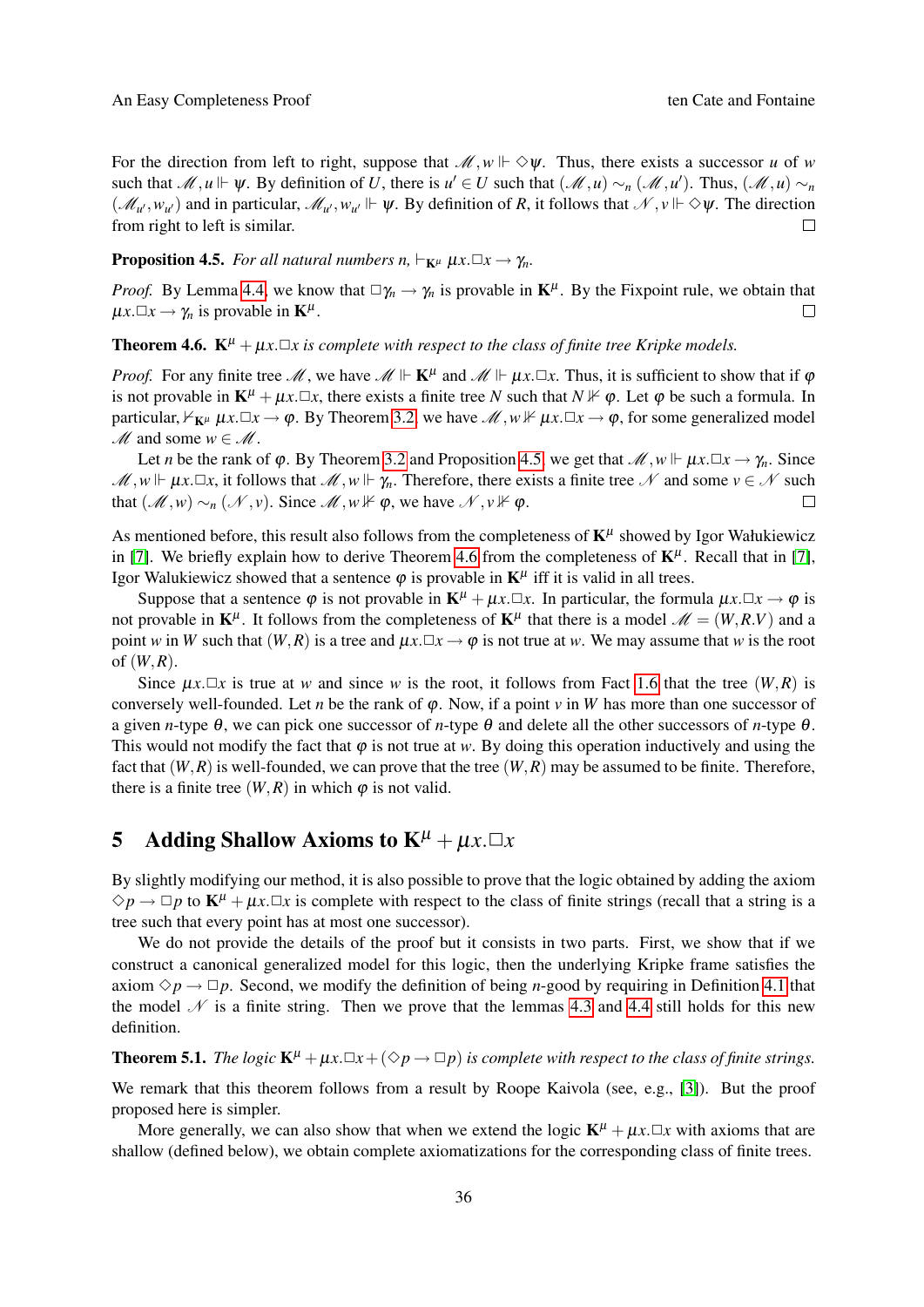**Definition 5.2** ([\[6\]](#page-7-1)). A formula is *shallow* if no occurrence of a proposition letter is in the scope of a fixpoint operator and each occurrence of a proposition letter is in the scope of at most one modality. In other words, the shallow formulas is the language defined by

$$
\varphi \ ::= \ \psi \ | \ \diamondsuit \psi \ | \ \varphi \vee \varphi \ | \ \neg \varphi,
$$

where  $\psi$  is either a formula without any proposition letter or a propositional formula (that is a formula of the  $\mu$ -calculus that does not contain neither  $\diamond$  nor  $\mu$ ).

Observe that the formula  $\Diamond p \rightarrow \Box p$  is a shallow formula. Other examples are formulas expressing that each point has at most two successors ( $\diamond p \land \diamond (q \lor \neg p) \rightarrow \Box (p \lor q)$ ), or that each point has at most one blind successor ( $\Diamond(p \land \Box \bot) \land \Box(\Box \bot \rightarrow p)$ ).

Recall that a formula  $\varphi$  defines a class  $\mathscr C$  of finite trees if  $\mathscr C$  is exactly the class of trees which make  $\varphi$  valid.

**Theorem 5.3.** Let  $\varphi$  *be a shallow formula. Then the logic*  $\mathbf{K}^{\mu} + \mu x \cdot \Box x + \varphi$  *is complete with respect to the class of finite trees defined by* ϕ*.*

The structure of the proof is similar to the one of the proof of Theorem [5.1.](#page-6-2) Here, in order to show that the underlying frame of the canonical generalized model satisfies  $\varphi$ , we use the fact that the shallow formulas are canonical, which was proved in [\[6\]](#page-7-1).

# 6 Graded  $\mu$ -Calculus

Finally, we would like to mention that we can also use the same method to show that we can obtain a complete axiomatization for the graded  $\mu$ -calculus together with the axiom  $\mu x \Box x$ . In [\[2\]](#page-8-3), Maurizio Fattorosi-Barnaba and Claudio Cerrato gave an axiomatization of graded modal logic and show that this axiomatization was complete with respect to the class of frames. If we add the Fixpoint axiom, the Fixpoint rule and the axiom  $\mu x \Box x$  to their axiomatization, we obtain a logic that is complete with respect to the class of finite trees.

The only part of the proof which requires some extra work is when we want to show a result similar to Theorem [3.2.](#page-4-0) Indeed, the canonical construction for graded modal logic is already not very easy. In fact, in order to show completeness for graded  $\mu$ -calculus with respect to the class of generalized frames, we use directly the completeness result by Maurizio Fattorosi-Barnaba and Claudio Cerrato, instead of going trough the canonical model construction. This is done by translating each  $\mu$ -formula into a modal formula, but over a larger set of proposition letters. We do not give the details, by lack of space.

## Acknowledgements

We would like to thank Alexandru Baltag and Yde Venema for their comments on earlier drafts.

## References

- <span id="page-7-2"></span>[1] P. Blackburn, M. de Rijke, and Y. Venema. *Modal Logic*, v. 53 of *Cambridge Tracts in Theoretical Computer Science*. Cambridge Univ. Press, 2001.
- <span id="page-7-1"></span>[2] B. ten Cate. *Model Theory for Extended Modal Languages*. PhD thesis, University of Amsterdam, 2005. ILLC Dissertation Series DS-2005-01.
- <span id="page-7-0"></span>[3] K. Doets. Monadic  $\Pi_1^1$ -theories of  $\Pi_1^1$  properties. *Notre Dame J. of Formal Log.*, 30(2):224–240, 1989.